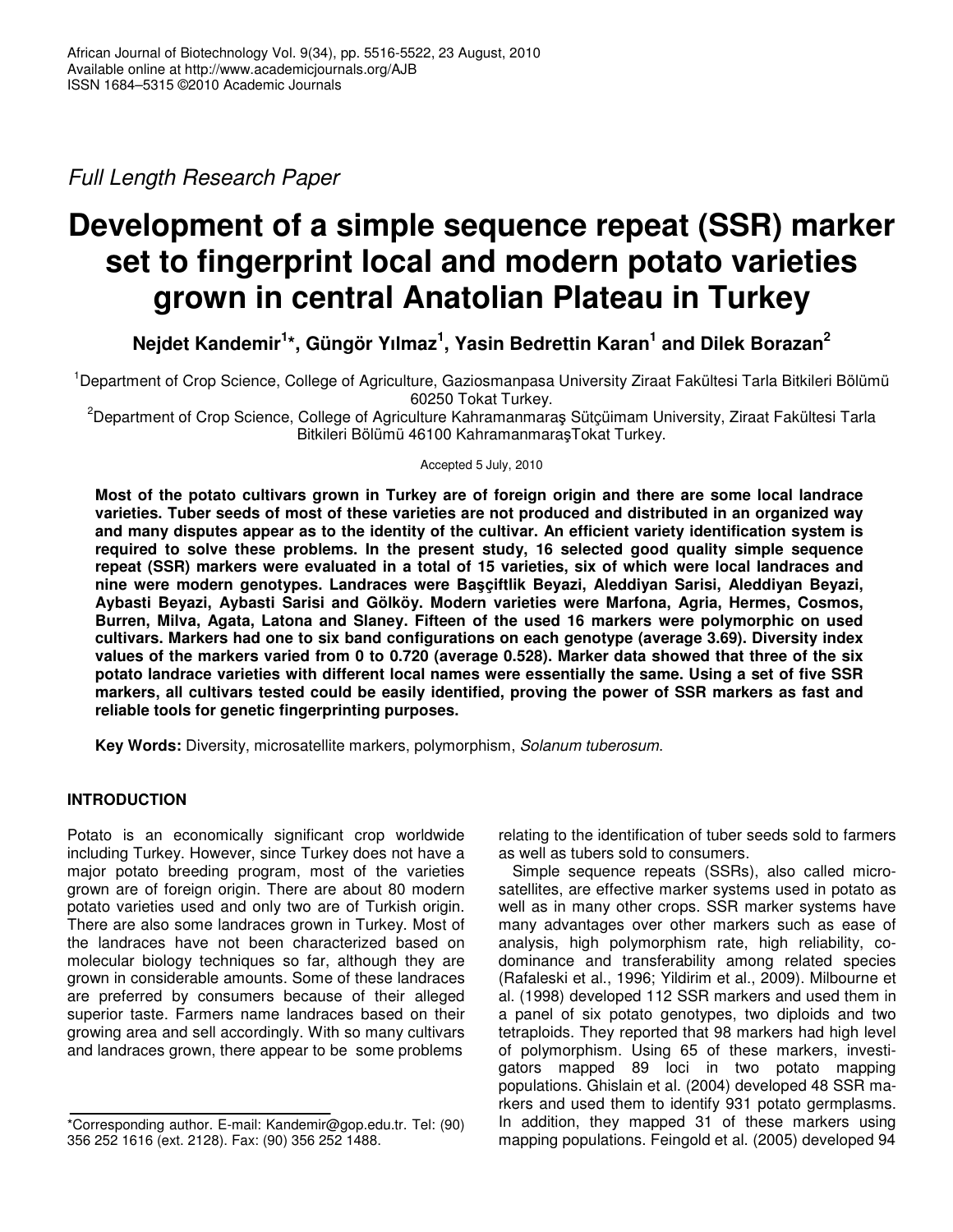SSR markers and used 61 of them for mapping and 30 for genetic characterization of 30 potato cultivars. These studies indicate that SSR markers are useful genomic tools in potato as in other crop species. SSR markers are used to differentiate potato cultivars. Reid and Kerr (2007) used 28 SSR markers in 121 potato cultivars and obtained 5 - 57 configurations per marker. The investigators determined diversity indices varying from 0.64 to 0.97. Screening 30 South and North American and European cultivars with 61 SSR markers, Feingold et al. (2005) determined 1 - 24 (average 11.6) configurations per marker. The diversity index values of the cultivars varied from 0 to 0.95 (average 0.81). Milbourne et al. (1997) studied 16 potato cultivars with 17 SSR markers and obtained an average of 0.73 diversity index per marker. Moisan-Thiery et al. (2005) screened 286 French potato cultivars with four SSR markers. They obtained 12 - 15 configurations for three markers and 55 configurations for one marker. The diversity indices of these four markers were between 0.79 and 0.91 (average 0.84). Ruiz de Galerrata et al. (2007) studied 19 potato landraces from Canary Islands using 19 SSR markers. The investigators found a total of 62 configurations. Thus, SSRs are useful tools for cultivar identification in potato.

There are many landrace and modern potato varieties grown in Turkey. On occasions, farmers complain that the tuber seeds they buy are not the ones they intend to buy. In addition, due to the lack of genetic characterization, tubers of the same landrace are sold on markets with different names coming from the area in which they are grown. On these occasions, it may be necessary to differentiate potato varieties rapidly, reliably and efficiently to help farmers and consumers make their decisions.

The aim of the current study was to determine a set of SSR markers that can be used rapidly and reliably to characterize major potato landraces and modern cultivars used in the Central Anatolia Plateau, which will be useful to guide the farmers in buying the correct tuber seeds as well as in forming expert opinion in court cases.

#### **MATERIALS AND METHODS**

In this investigation, six potato landraces and nine modern varieties grown in Tokat province located in the Central Anatolian Plateau in Turkey were fingerprinted using 16 SSR markers. Landraces were Baçiftlik Beyazi, Aleddiyan Sarisi, Aleddiyan Beyazi, Aybasti Beyazi, Aybasti Sarisi and Gölköy, while modern varieties were Marfona, Agria, Hermes, Cosmos, Burren, Milva, Agata, Latona and Slaney. Genomic DNA was isolated using Fermentas Genomic DNA Isolation Kit (Catalog No: K0512). A young leaf about 2 cm in diameter was ground in an Eppendorf tube with liquid nitrogen using pipette tips. DNA quality was checked and the amount was adjusted using a spectrophotometer and a 1% agarose gel. DNA concentrations of the samples were adjusted to 50 ng/ $\mu$ l.

In this study, SSR markers were used, in which specifically designed primers around microsatellite repeats were employed in polymerase chain reaction (PCR) reactions. Eight STM (19, 30, 31, 37, 1052, 1106, 2013 and 3012) and eight STI (24, 30, 32, 33, 42, 53, 57 and 58) SSR markers were used (Table 1). STMs were developed by Milbourne et al. (1998) and STIs by Feingold et al.

(2005). All SSR markers were selected based on their good quality (low copy number and absence of stutter bands) and high diversity index values (Ghislain et al., 2004; Milbourne et al., 1998; and Feingold et al., 2005). Total PCR reaction volume was 40 µl. A PCR reaction composition was as follows: 250 nM of each primer, 0.2 mM of each nucleotide (dNTPs), 1.5 mM MgCl<sub>2</sub>, 0.5 units of *Taq*-DNA polymerase (Promega) and 50 ng genomic DNA as template. Typical PCR conditions were: following 5 min at 94°C, 32 cycles of 1 min at 94°C, 1 min at 50 - 60°C (depending upon primer annealing temperature), 1 min at 72°C and final extension for 5 min at 72°C. PCR products were run on a 3% metaphore agarose gel system (Cambrex Corporation, USA) with 1% tris/borate/ethylenediaminetetraacetic acid (EDTA) (TBE) buffer. DNA was visualized by the addition of ethidium bromide to the gel and its photograph was taken using a gel imaging system (Vilber Lourmat CN–08, France). DNA bands were scored by Biocapt software (Version: 11.02). Most of the loci in potato, a clonally propagated plant, are expected to be heterozygous. Therefore, an SSR marker amplifying a single locus can yield up to four bands in potato, a tetraploid species. Therefore, some bands could appear as more than one copy and consequently as denser than others. This fact, also known as dosage effect, makes the bands difficult to analyze and decrease the reliability of the DNA analysis (Moisan-Thiery, 2005). In order to overcome this problem, potato researchers prefer scoring the configuration of all bands as a dominant marker rather than scoring each band separately (Milbourne et al., 1997; Feingold et al., 2005). In the present study, the varieties with the same band configurations were considered diploid genotypes having the same dominant allele of the marker. Assuming that each SSR marker amplifies a single locus, the diversity index values that show the differentiating power of a marker was calculated according to Milbourne et al. (1997):

$$
DI = 1 - \Sigma fg^2
$$

Where, DI, Diversity index; fg, frequency of each genotype.

Relationships among the varieties were calculated according to Nei (1978). Based on these relationship values, dendograms were prepared using UPGMA algorithm by POPGENE software (Version 1.31; Yeh et al., 1997).

#### **RESULTS AND DISCUSSION**

Results from 16 SSR markers used on 15 potato varieties studied are given in Table 2. A sample gel picture of an SSR marker is given in Figure 1. Number of different bands produced by each SSR markers varied from two to six bands (average 3.75) (Table 3). The highest number of different bands was produced by STM30 and STM 1106. Polymorphism was observed with all markers used except for STI30. An average of 3.69 configurations was obtained from 16 SSR markers (Table 3). The highest number of configurations was observed in STM1052 and STM31 as six configurations, followed by five configurations in STM30, STM19 and STM1106; four in STI33, STI42, STI24 and STM37; three in STM3012, STI32 and STI57 and two in STI58, STI53 and STM2013, respectively. Number of configurations per variety (3.69/ 15) in the present study is 0.246. This value is somewhat low compared to the ones from Feingold et al. (2005) and Milbourne et al. (1997) where the number of configurations per marker is 0.387 in 30 varieties (11.6 configurations/30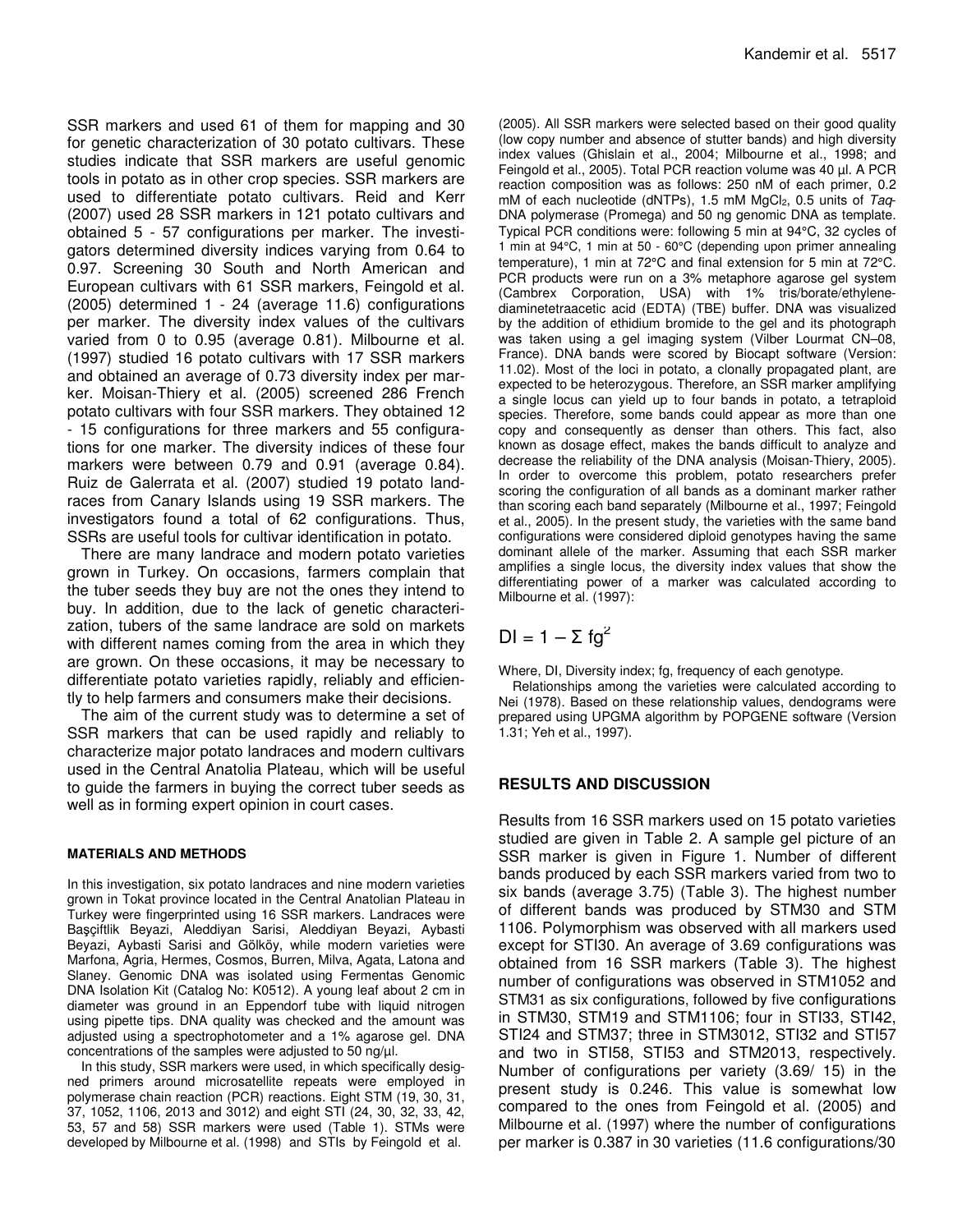| <b>Primer</b>    | <b>Primer sequence</b>           | Annealing temp.<br>$(^{\circ}C)$ | <b>Expected size</b><br>(bp) | <b>Chromosome</b> |  |
|------------------|----------------------------------|----------------------------------|------------------------------|-------------------|--|
| STM0030-F        | AGAGATCGATGTAAAACACGT            | 53                               | 147                          | XII               |  |
| STM0030-R        | <b>GTGGCATTTTGATGGATT</b>        |                                  |                              |                   |  |
| STM0019-F        | AATAGGTGTACTGACTCTCAATG          | 47                               | 155                          | VI                |  |
| <b>STM0019-R</b> | <b>TTGAAGTAAAAGTCCTAGTATGTG</b>  |                                  |                              |                   |  |
| STM2013-F        | <b>TTCGGAATTACCCTCTGCC</b>       | 55                               | 160                          | VII               |  |
| STM2013-R        | AAAAAAAGAACGCGCACG               |                                  |                              |                   |  |
| STM1106-F        | <b>TCCAGCTGATTGGTTAGGTTG</b>     | 55                               | 156                          | X                 |  |
| STM1106-R        | ATGCGAATCTACTCGTCATGG            |                                  |                              |                   |  |
| <b>STI57-F</b>   | <b>CCTTGTAGAACAGCAGTGGTC</b>     | 60                               | 196                          | IX                |  |
| <b>STI57-R</b>   | <b>TCCGCCAAGACTGATGCA</b>        |                                  |                              |                   |  |
| <b>STI33-F</b>   | TGAGGGTTTTCAGAAAGGGA             | 64                               | 134                          | VII               |  |
| STI33-R          | CATCCTTGCAACAACCTCCT             |                                  |                              |                   |  |
| <b>STI30-F</b>   | <b>TTGACCCTCCAACTATAGATTCTTC</b> | 60                               | 107                          | XII               |  |
| <b>STI30-R</b>   | TGACAACTTTAAAGCATATGTCAGC        |                                  |                              |                   |  |
| <b>STI42-F</b>   | <b>TCACGAGGTGCCCAACTG</b>        | 60                               | 133                          | VII               |  |
| <b>STI42-R</b>   | <b>TCCATTCGTCAACAAGGT</b>        |                                  |                              |                   |  |
| <b>STI24-F</b>   | CGCCATTCTCTCAGATCACTC            | 60                               | 168                          | $\mathbf{H}$      |  |
| <b>STI24-R</b>   | <b>GCTGCAGCAGTTGTTGTTGT</b>      |                                  |                              |                   |  |
| STM3012-F        | CAACTCAAACCAGAAGGCAAA            | 57                               | 193                          | IX                |  |
| STM3012-R        | GAGAAATGGGCACAAAAAACA            |                                  |                              |                   |  |
| STM1052-F        | CAATTTCGTTTTTTCATGTGACAC         | 50                               | 248                          | VII               |  |
| STM1052-R        | ATGGCGTAATTTGATTTAATACGTAA       |                                  |                              |                   |  |
| STM0031-F        | CATACGCACGCACGTACAC              | 57                               | 172                          | VII               |  |
| STM0031-R        | <b>TTCAACCTATCATTTTGTGAGTCG</b>  |                                  |                              |                   |  |
| <b>STI58-F</b>   | CAAGCACGTTACAACAAGCAA            | 60                               | 121                          | V                 |  |
| <b>STI58-R</b>   | TTGAAGCATCACATACACAAACA          |                                  |                              |                   |  |
| <b>STI53-F</b>   | TCAGACCGGGTTCGATGG               | 60                               | 160                          | $\mathbf{H}$      |  |
| <b>STI53-R</b>   | <b>CGGCTTGAATCATTGCCCA</b>       |                                  |                              |                   |  |
| STM0037-F        | AATTTAACTTAGAAGATTAGTCTC         | 53                               | 90                           | XI                |  |
| STM0037-R        | <b>ATTTGGTTGGGTATGATA</b>        |                                  |                              |                   |  |
| STI32-F          | TGGGAAGAATCCTGAAATGG             | 64                               | 121                          | $\vee$            |  |
| <b>STI32-R</b>   | <b>TGCTCTACCAATTAACGGCA</b>      |                                  |                              |                   |  |

| Table 1. Some properties of SSR primers studied (Milbourne et al., 1998; Feingold et al., 2005). |  |  |  |  |
|--------------------------------------------------------------------------------------------------|--|--|--|--|
|--------------------------------------------------------------------------------------------------|--|--|--|--|

**Table 2.** SSR marker sizes and configurations of local and modern potato varieties grown in Tokat Province.

| <b>Marker</b>     | <b>Feature</b> | <b>BB</b> | <b>MR</b> | AG  | <b>HR</b> | <b>CS</b> | <b>BR</b> | <b>ML</b> | <b>AT</b> | LT  | <b>SL</b> | GL  | <b>AS</b> | AB  | <b>AL</b> | AY  |
|-------------------|----------------|-----------|-----------|-----|-----------|-----------|-----------|-----------|-----------|-----|-----------|-----|-----------|-----|-----------|-----|
|                   |                |           |           |     |           |           |           | 137       |           |     |           |     |           |     |           |     |
|                   |                |           |           | 140 |           |           |           |           |           |     |           |     |           |     |           |     |
|                   |                |           |           | 143 | 143       |           |           | 143       | 143       |     | 143       |     |           |     |           |     |
| STM30             | <b>Bands</b>   | 150       | 150       |     |           | 150       |           | 150       |           | 150 |           |     |           | 150 | 150       | 150 |
|                   |                | 163       | 163       |     | 163       | 163       | 163       |           | 163       | 163 | 163       | 163 | 163       | 163 | 163       | 163 |
|                   |                |           |           |     |           |           | 166       |           |           |     |           | 166 | 166       |     |           |     |
|                   | Config.        | A         | A         | Е   | C         | A         | B         | D         | C         | A   | C         | B   | B         | A   | A         | A   |
|                   |                |           | 150       |     |           | 150       |           | 150       |           | 150 |           |     |           |     |           | 150 |
|                   |                | 158       |           | 158 | 158       |           | 158       |           | 158       |     | 158       | 158 | 158       | 158 | 158       |     |
| STM <sub>19</sub> | <b>Bands</b>   |           | 185       |     | 185       |           |           | 185       | 185       | 185 | 185       |     |           |     |           | 185 |
|                   |                |           |           |     |           |           | 192       |           |           |     |           |     |           |     |           |     |
|                   | Config.        | A         | B         | A   | C         | D         | Е         | B         | C         | B   | C         | A   | A         | A   | A         | B   |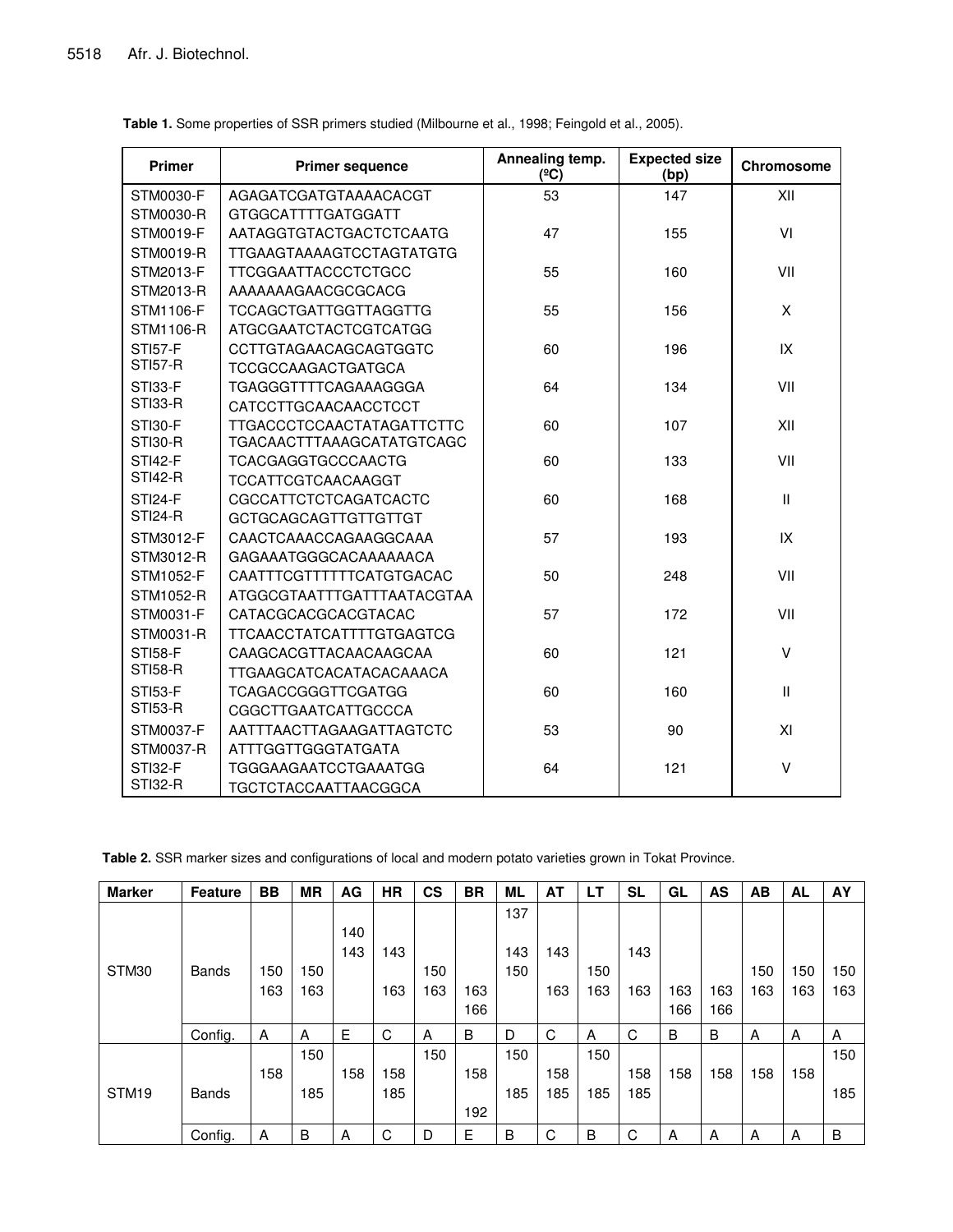### **Table 2.** Cont'd

|              |              |                                  |              |                | 140         | 140          | 140            |             | 140            | 140            |                       |                                  |                         |                           |          | 140        |
|--------------|--------------|----------------------------------|--------------|----------------|-------------|--------------|----------------|-------------|----------------|----------------|-----------------------|----------------------------------|-------------------------|---------------------------|----------|------------|
|              |              | 143                              | 143          | 143            |             |              |                | 143         |                |                | 143                   | 143                              | 143                     | 143                       | 143      |            |
| STM2013      | <b>Bands</b> |                                  |              |                | 150         | 150          | 150            |             | 150            | 150            |                       |                                  |                         |                           |          | 150        |
|              | Config.      | 155<br>$\boldsymbol{\mathsf{A}}$ | 155<br>A     | 155<br>A       | $\sf B$     | B            | $\overline{B}$ | 155<br>A    | B              | B              | 155<br>$\overline{A}$ | 155<br>$\boldsymbol{\mathsf{A}}$ | 155<br>$\boldsymbol{A}$ | 155<br>$\boldsymbol{A}$   | 155<br>A | B          |
|              |              |                                  | 160          | 160            | 160         | 160          |                | 160         |                | 160            | 160                   | 160                              | 160                     |                           |          | 160        |
|              |              |                                  |              |                |             |              |                |             | 170            |                |                       |                                  |                         |                           |          |            |
|              |              | 185                              |              |                |             |              |                |             | 185            |                |                       |                                  |                         | 185                       | 185      |            |
| STM1106      | <b>Bands</b> |                                  | 200          | 200            | 200         | 200          |                | 200         |                | 200            | 200                   | 200                              | 200                     |                           |          | 200        |
|              |              | 240                              | 240          | 240            |             |              | 220<br>240     | 240         |                |                |                       |                                  |                         | 240                       | 240      |            |
|              | Config.      | Α                                | D            | D              | E           | E            | C              | D           | $\sf B$        | $\mathsf E$    | $\mathsf E$           | E                                | $\mathsf E$             | Α                         | A        | E          |
|              |              | 185                              | 185          |                | 185         | 185          | 185            | 185         |                |                | 185                   |                                  |                         | 185                       | 185      |            |
|              | <b>Bands</b> |                                  |              | 193            |             |              |                |             | 193            | 193            |                       | 193                              | 193                     |                           |          | 193        |
| <b>STI57</b> |              | 205                              |              |                |             |              | 205            |             |                |                |                       |                                  |                         | 205                       | 205      |            |
|              | Config.      | A                                | $\mathsf C$  | $\overline{B}$ | $\mathsf C$ | $\mathsf{C}$ | A              | $\mathsf C$ | B              | $\overline{B}$ | $\mathsf C$           | $\overline{B}$                   | $\overline{B}$          | A                         | A        | B          |
|              |              |                                  |              |                | 108         |              |                |             | 108            |                |                       |                                  |                         |                           |          |            |
|              |              | 111                              | 111          | 111            |             |              | 111            | 111         |                | 111            | 111                   |                                  |                         | 111                       | 111      |            |
| STI33        | <b>Bands</b> | 129                              | 129          | 129            | 129         | 129          | 129            | 129         | 129            | 129            | 129                   | 129                              | 129                     | 129                       | 129      | 129<br>132 |
|              |              |                                  |              |                |             |              |                |             |                |                |                       |                                  |                         |                           |          |            |
|              | Config.      | A                                | A            | A              | $\mathsf C$ | $\sf B$      | $\sf A$        | A           | $\mathsf C$    | $\sf A$        | A                     | $\sf B$                          | $\sf B$                 | $\mathsf A$               | A        | D          |
|              |              | 107                              | 107          | 107            | 107         | 107          | 107            | 107         | 107            | 107            | 107                   | 107                              | 107                     | 107                       | 107      | 107        |
| <b>STI30</b> | <b>Bands</b> | 110                              | 110          | 110            | 110         | 110          | 110            | 110         | 110            | 110            | 110                   | 110                              | 110                     | 110                       | 110      | 110        |
|              | Config.      | A                                | A            | $\mathsf{A}$   | A           | A            | A              | A           | A              | A              | A                     | A                                | $\sf A$                 | A                         | A        | A          |
|              |              |                                  |              | 122            | 122         |              | 118            |             | 118<br>122     | 122            |                       | 122                              |                         |                           |          | 122        |
|              |              | 126                              |              |                |             |              | 122            |             |                |                |                       |                                  | 122                     | 126                       | 126      |            |
| <b>STI42</b> | <b>Bands</b> |                                  | 133          | 133            | 133         | 133          |                | 133         |                | 133            | 133                   | 133                              | 133                     |                           |          | 133        |
|              |              | 137                              |              |                |             |              |                |             |                |                |                       |                                  |                         | 137                       | 137      |            |
|              |              |                                  | 141          |                |             | 141          |                | 141         |                |                | 141                   |                                  |                         |                           |          |            |
|              |              |                                  | $\mathsf{C}$ |                | D           | $\mathsf{C}$ |                | $\mathsf C$ |                | D              | $\mathsf C$           |                                  |                         |                           |          |            |
|              | Config.      | A                                |              | D              | 143         |              | $\overline{B}$ |             | $\overline{B}$ | 143            |                       | D                                | D                       | $\boldsymbol{\mathsf{A}}$ | A        | D<br>143   |
|              |              |                                  |              |                | 163         |              |                |             |                | 163            |                       | 163                              | 163                     |                           |          | 163        |
| <b>STI24</b> | <b>Bands</b> | 168                              | 168          | 168            |             | 168          | 168            | 168         | 168            |                | 168                   |                                  |                         | 168                       | 168      |            |
|              |              | 177                              |              |                | 177         | 177          |                |             | 177            | 177            | 177                   | 177                              | 177                     | 177                       | 177      | 177        |
|              | Config.      | A                                | $\mathsf C$  | $\mathbf C$    | $\sf B$     | $\sf A$      | $\mathsf C$    | $\mathsf C$ | A              | $\sf B$        | $\mathsf A$           | $\mathsf D$                      | D                       | $\mathsf A$               | A        | $\sf B$    |
|              |              | 166                              | 166          | 166            | 166         |              | 166            | 166         |                |                |                       |                                  |                         | 166                       | 166      |            |
|              | <b>Bands</b> | 198                              | 198          | 198            |             | 198          | 198            | 198         | 198            | 198            | 198                   | 198                              | 198                     | 198                       | 198      | 198        |
| STM3012      |              |                                  |              |                |             | 205          |                |             | 205            | 205            | 205                   | 205                              | 205                     |                           |          | 205        |
|              | Config.      | A                                | $\sf A$      | A              | $\mathsf C$ | $\sf B$      | A              | A           | B              | $\sf B$        | $\sf B$               | $\sf B$                          | $\, {\bf B}$            | $\mathsf{A}$              | A        | $\sf B$    |
|              |              | 200                              |              |                |             |              |                |             | 200            |                |                       |                                  |                         |                           |          |            |
|              |              | 206                              | 206          | 206            | 206         | 206          | 206            | 206         |                |                | 206                   | 206                              | 206                     | 206                       | 206      |            |
| STM1052      | <b>Bands</b> | 222                              |              |                |             |              | 222            |             |                | 222            |                       |                                  |                         |                           |          |            |
|              |              | 240                              | 240          | 240            |             | 240          |                | 240         |                | 240            | 240                   |                                  |                         | 240                       | 240      | 240        |
|              | Config.      | Α                                | A            | Α              | B           | Α            | $\mathsf C$    | A           | D              | Е              | A                     | B                                | B                       | A                         | A        | F          |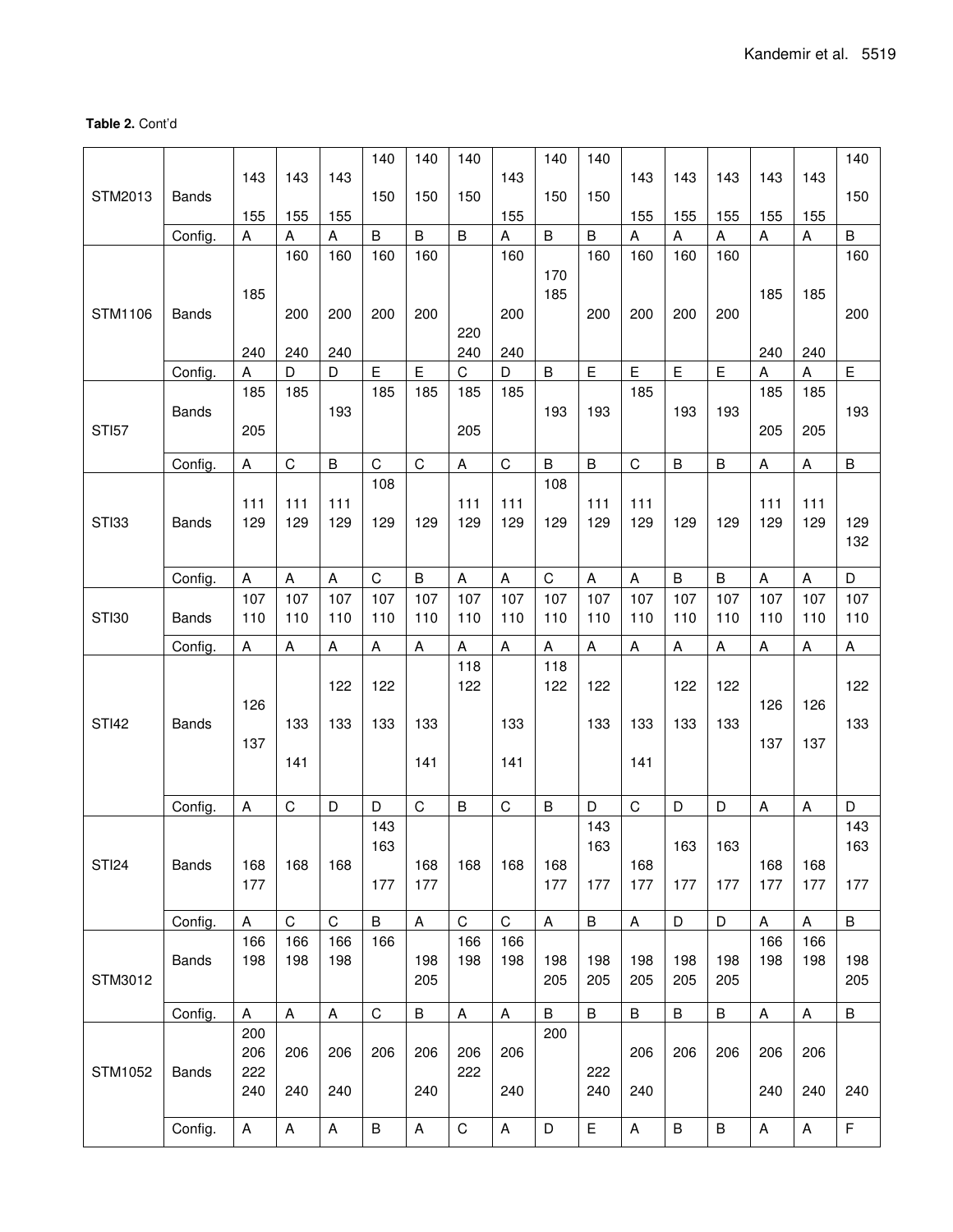| Table 2. Contd. |  |
|-----------------|--|
|-----------------|--|

|              |              |     |     | 113 |     | 113 |     |     |     |     |     |     |     |     |     |     |
|--------------|--------------|-----|-----|-----|-----|-----|-----|-----|-----|-----|-----|-----|-----|-----|-----|-----|
|              |              | 129 | 129 |     | 129 |     |     |     |     |     |     | 129 | 129 | 129 | 129 | 129 |
| STM31        | <b>Bands</b> |     |     |     | 172 |     | 172 | 172 | 172 | 172 | 172 |     |     |     |     | 172 |
|              |              |     |     | 193 |     |     | 193 | 193 | 193 | 193 | 193 |     |     |     |     | 193 |
|              | Config.      | A   | A   | B   | C   | D   | F   | F   | F   | F   | F   | A   | A   | A   | A   | E   |
|              |              | 96  | 96  | 96  | 96  | 96  | 96  | 96  | 96  |     | 96  | 96  | 96  | 96  | 96  |     |
| <b>STI58</b> | <b>Bands</b> |     |     |     |     |     |     |     |     | 102 |     |     |     |     |     | 102 |
|              | Config.      | A   | A   | A   | A   | A   | A   | A   | A   | B   | A   | A   | A   | A   | A   | B   |
|              |              | 130 | 130 | 130 | 130 | 130 |     | 130 | 130 | 130 | 130 | 130 | 130 | 130 | 130 | 130 |
| <b>STI53</b> | <b>Bands</b> | 162 |     |     |     |     | 162 |     |     |     |     |     |     |     |     |     |
|              | Config.      | Α   | A   | A   | A   | A   | B   | A   | A   | A   | A   | A   | A   | A   | Α   | A   |
|              |              |     |     |     |     |     | 77  |     |     | 77  | 77  | 77  | 77  |     |     | 77  |
|              |              | 80  | 80  | 80  |     | 80  |     | 80  | 80  |     |     |     |     | 80  | 80  |     |
| STM37        | <b>Bands</b> |     |     |     | 87  |     |     |     |     |     |     |     |     |     |     |     |
|              |              |     |     |     |     |     | 94  |     |     |     | 94  |     |     |     |     |     |
|              | Config.      | A   | A   | A   | C   | A   | D   | A   | A   | B   | D   | B   | B   | A   | A   | B   |
|              |              | 114 | 114 | 114 | 114 | 114 |     | 114 | 114 | 114 |     | 114 | 114 | 114 | 114 | 114 |
|              | <b>Bands</b> | 121 | 121 | 121 | 121 | 121 |     | 121 | 121 | 121 |     | 121 |     | 121 | 121 | 121 |
| STI32        |              |     |     |     |     |     | 126 |     |     |     | 126 |     | 126 |     |     |     |
|              | Config.      | A   | A   | A   | A   | A   | B   | A   | A   | A   | B   | Α   | C   | A   | Α   | A   |

BB, Baçiftlik Beyazi; MR, Marfona; AG, Agria; HR, Hermes; CS, Cosmos; BR, Burren; ML, Milva; AT, Agata, LT, Latona, SL, Slaney, GL, Gölköy; AS, Aleddiyan Sarisi; AB, Aybasti Beyazi; AL, Aleddiyan Beyazi; AY, Aybasti Sarisi.



Figure 1. STM 19 SSR marker configurations of some local and modern potato varieties. BB, Başçiftlik Beyazi; MR, Marfona; AG, Agria; HR, Hermes; CS, Cosmos; BR, Burren; ML, Milva; AT, Agata, LT, Latona, SL, Slaney, GL, Gölköy; AS, Aleddiyan Sarisi; AB, Aybasti Beyazi; AL, Aleddiyan Beyazi; AY, Aybasti Sarisi. L: 50 bp DNA ladder (SIGMA S7025). Letters below the bands show the marker band configurations considering all bands produced in a variety.

varieties) and 0.360 in 16 varieties (5.76 configurations/ varieties), respectively. However, the average configuration number in the present study is higher than that of Ruiz de Galerrata et al. (2007) who found an average of 0.171 configurations in 19 Spanish landraces. Relatively, low number of configurations in the present study can be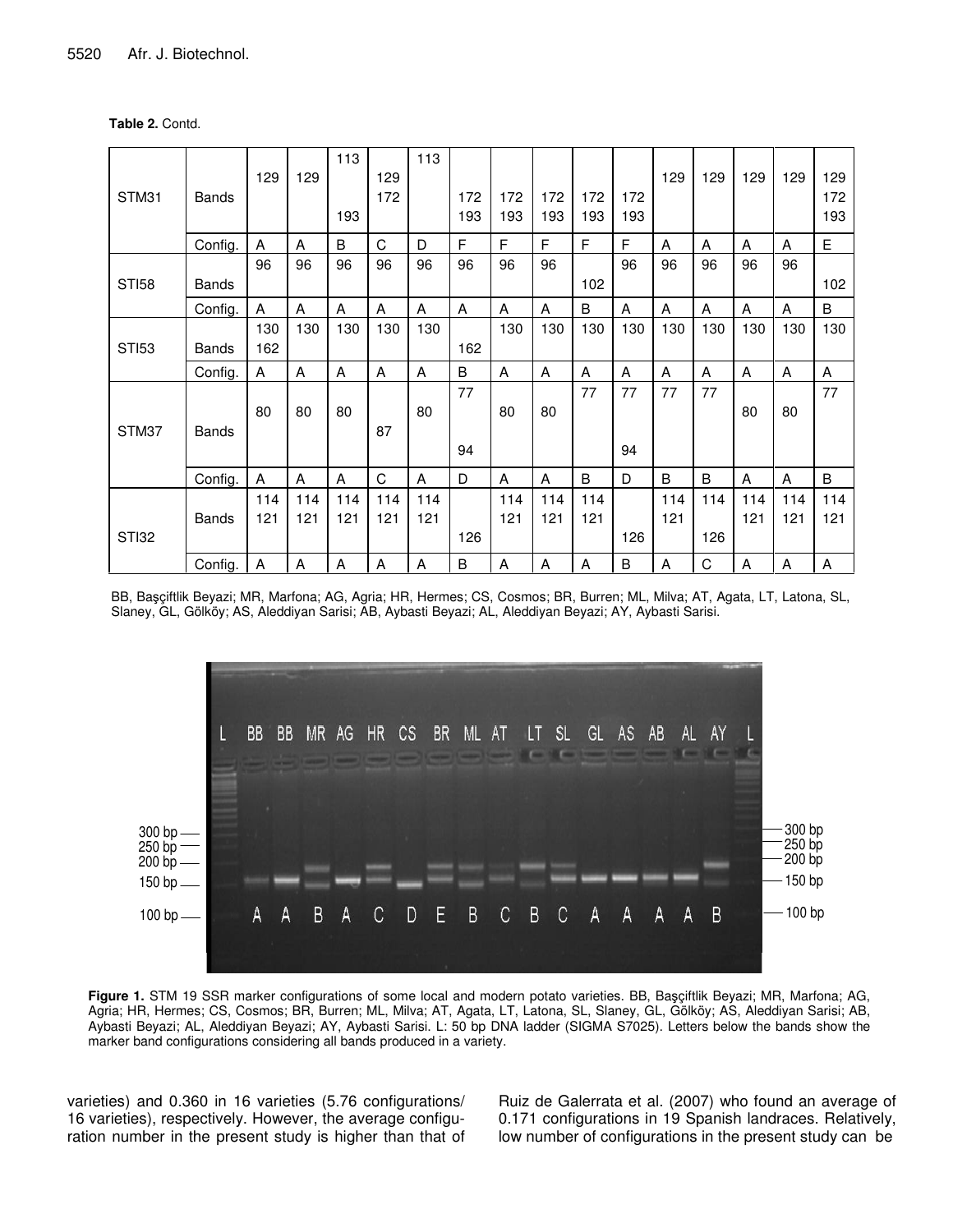| <b>SSR marker</b> | Total number of different bands | Number of configurations | <b>Diversity index</b> |
|-------------------|---------------------------------|--------------------------|------------------------|
| STM30             | 6                               | 5                        | 0.693                  |
| STM <sub>19</sub> | 4                               | 5                        | 0.720                  |
| STM2013           | $\overline{4}$                  | $\overline{c}$           | 0.480                  |
| STM1106           | 6                               | 5                        | 0.693                  |
| <b>STI57</b>      | 3                               | 3                        | 0.658                  |
| STI33             | 4                               | 4                        | 0.531                  |
| STI30             | $\overline{2}$                  |                          | $\Omega$               |
| <b>STI42</b>      | 5                               | 4                        | 0.711                  |
| <b>STI24</b>      | $\overline{4}$                  | 4                        | 0.711                  |
| STM3012           | 3                               | 3                        | 0.560                  |
| STM1052           | 4                               | 6                        | 0.658                  |
| STM31             | 4                               | 6                        | 0.710                  |
| <b>STI58</b>      | $\overline{2}$                  | $\overline{2}$           | 0.231                  |
| <b>STI53</b>      | $\overline{2}$                  | $\overline{c}$           | 0.124                  |
| STM37             | 4                               | 4                        | 0.622                  |
| STI32             | 3                               | 3                        | 0.338                  |
| Average           | 3.75                            | 3.69                     | 0.528                  |

**Table 3.** Number of bands and configurations, and diversity index values of SSR markers.

ascribed to the use of metaphore agarose gel, where only the major bands could be detected, while weak bands were not clearly observed. Data from these weak bands are mostly unreliable (Palombi and Damiano, 2002). Thus, metaphore agarose gel system takes into account only reliable information and losses only a few. Another possible reason for the low number of band configurations demonstrated in the present study was that six of the 15 varieties used were closely related local varieties. Actually, three of the 15 varieties used were exactly the same. This fact lowered the diversity indices as demonstrated in the low number of band configurations recorded in the whole varieties tested. Nevertheless, the SSR marker system worked perfectly to differentiate potato varieties studied.

Diversity index (DI) values, which shows the informativeness of a marker, ranged from 0 to 0.720 (Table 3). STM19 had the highest value and was followed by STI42, STI24, STM31 and STM1106, respectively, with diversity indices of about or over 0.7. Eleven of the 16 studied SSR mar-kers had DI values over 0.5. These values are relatively low compared to the ones reported in literature. Milbourne et al. (1997) found that average diversity index value of 17 SSR markers used in 16 varieties was 0.73. Studying 286 French cultivars with five SSR markers, Moisan-Thiery et al. (2005) found diversity index values ranging from 0.79 to 0.91. In another study, Reid and Kerr (2007) evaluated 28 SSR markers in 121 potato varieties, where they found diversity index values between 0.64 - 0.97 in six best markers.

A dendogram based on the relationship values among the varieties was prepared using marker information (Figure 2). Three local varieties with white flesh tubers (Baçiftlik Beyazi, Aybasti Beyazi and Aleddiyan Beyazi) had completely the same marker configurations. Thus, although named differently according to the growing area, these local varieties are the same. This could be another reason why the number of configurations per variety was low in the present study. Three local varieties with yellow flesh tubers appeared to be closely related to each other. SSR markers could differentiate all modern varieties studied. Only Marfona and Milva cultivars were close to each other and all other cultivars were easily distinguished. As few as five SSR markers (STM19, STM31, STM3012, STI32 and STI42) were able to differentiate all varieties studied in this investigation.

In conclusion, evaluation of 16 selected good quality SSR markers in six landraces and nine modern potato varieties turned out to be very efficient in distinguishing among potato varieties. Five SSR markers (STM19, STM31, STM3012, STI32 and STI42) were enough to differentiate all cultivars studied in the present study. Marker data revealed that three landraces with different local names were in fact the same genotypes. All these findings showed the great potential of SSR markers as fast and efficient tools for genetic fingerprinting purposes.

### **ACKNOWLEDGEMENT**

This study was supported by the Scientific and Techno-